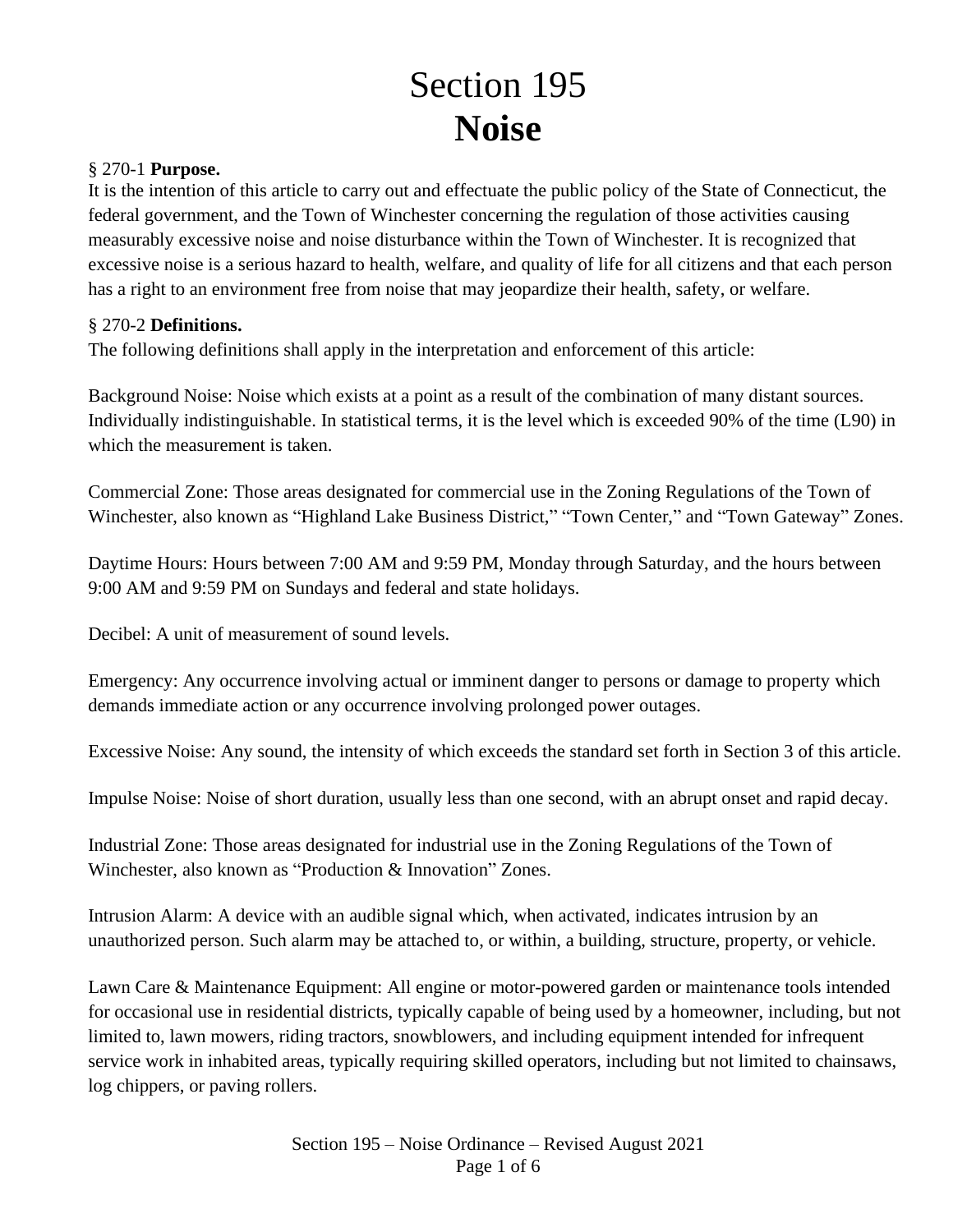Motor Vehicle: Shall be given that meaning which is provided for by Connecticut General Statutes § 14-  $1(a)(47)$ .

Nighttime Hours: Any hours not designated as "Daytime Hours," as defined above.

Person: Any individual, firm, partnership, association, syndicate, company, trust, corporation, municipality, agency, or political or administrative subdivision of the State or other legal entity of any kind.

Premises: Any building, structure, land, or portion thereof, including all appurtenances, and shall include yards, lots, courts, inner yards, and real properties without buildings or improvements owned or controlled by a person.

Property Line: That real or imaginary line along the ground surface and its vertical extension which separates real property owned or controlled by any person from contiguous real property owned or controlled by another person, and separates real property from the public right-of-way.

Residential Zone: Those areas designated for residential use in the Zoning Regulations of the Town of Winchester, also known as "Highland Lake District," "Rural Residential," "Town Center Residential," and "Town Single Family" Zones.

Sound: A transmission of energy through solid, liquid, or gaseous media in the form of vibrations which constitute alterations in pressure or position of the particles in the medium and which, in air, evoke physiological sensations, including, but not limited to, an auditory response when impinging on the ear.

Sound Level Meter: An instrument, including a microphone, an amplifier, an output meter, and frequency weighting networks for the measurement of sound levels. The sound level meter shall conform to the ANSI Specifications for Sound Level Meters, S1.2-1971.

# § 270-3 **Noise levels and guidelines.**

A. Noise zones within the Town of Winchester shall be classified according to the zoning applicable to the parcel or tract of land from which noise is emitted and the surrounding parcels or tracts on which noise is received, provided that any parcel whose use is lawfully nonconforming to its zone at the time this article is enacted shall be classified for noise emission purposes according to the zone appropriate for the nonconforming use. It shall be unlawful for any person to emit or cause to be emitted any noise beyond the boundaries of their premises in excess of the noise levels established in this section. Measurements shall be taken at a point that is located approximately one foot beyond the boundary of the emitter's premises within the receptor's premises. The emitter's premises includes their individual unit of land or ground or contiguous parcels under the same ownership, as indicated by the public land records.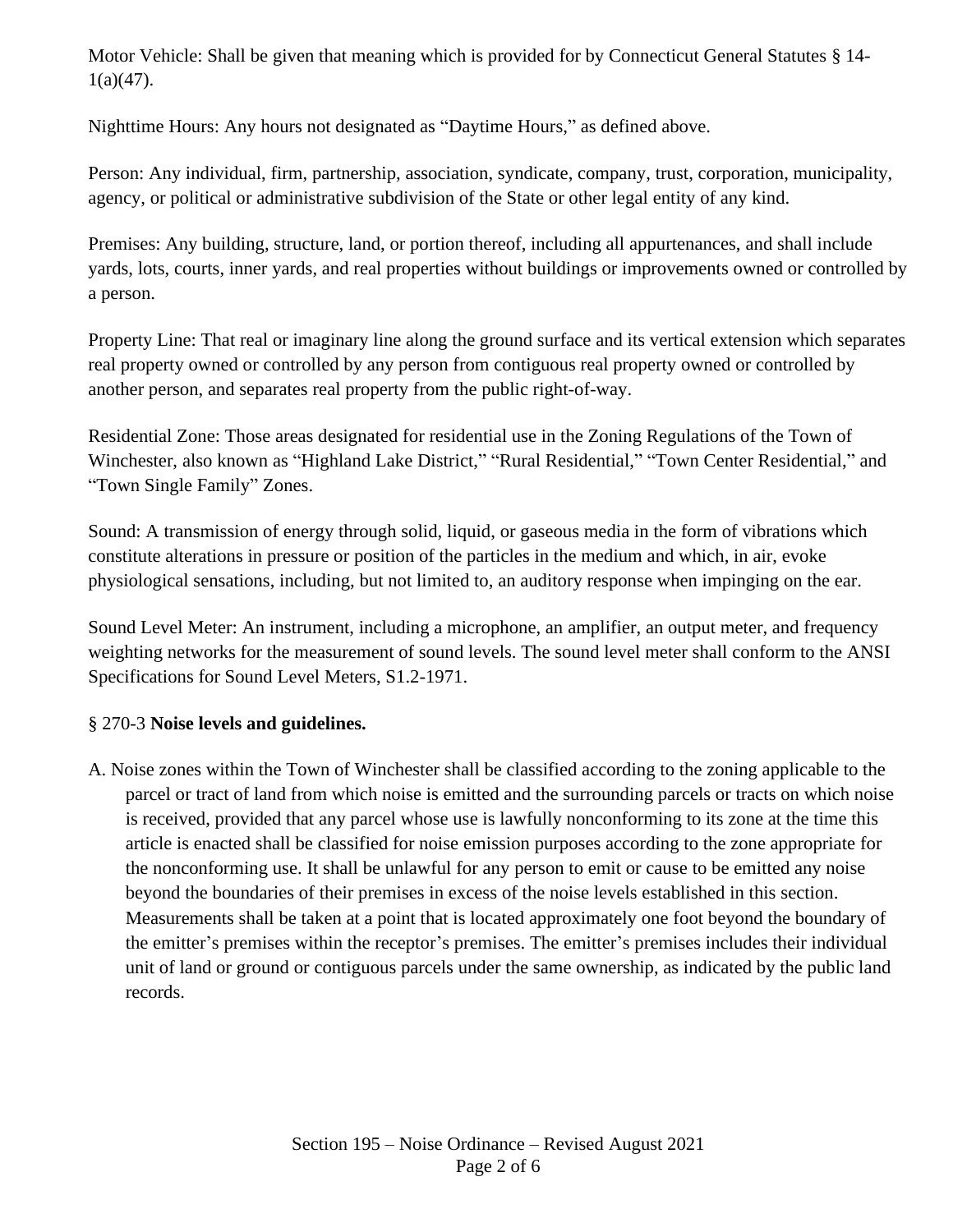| Zone in which<br><b>Emitter is Located</b>                                                                                 | Zone in which Receptor is Located (all measurements in dBA). |                                                                                               |                                                                                                                          |                        |
|----------------------------------------------------------------------------------------------------------------------------|--------------------------------------------------------------|-----------------------------------------------------------------------------------------------|--------------------------------------------------------------------------------------------------------------------------|------------------------|
|                                                                                                                            | <b>Production &amp;</b><br><b>Innovation</b>                 | <b>Highland Lake</b><br><b>Business District</b><br><b>Town Center</b><br><b>Town Gateway</b> | <b>Highland Lake District</b><br><b>Rural Residential</b><br><b>Town Center Residential</b><br><b>Town Single Family</b> |                        |
|                                                                                                                            |                                                              |                                                                                               | <b>Daytime Hours</b>                                                                                                     | <b>Nighttime Hours</b> |
| Production &<br>Innovation                                                                                                 | 70                                                           | 66                                                                                            | 61                                                                                                                       | 51                     |
| <b>Highland Lake</b><br><b>Business District</b><br><b>Town Center</b><br><b>Town Gateway</b>                              | 62                                                           | 62                                                                                            | 55                                                                                                                       | 45                     |
| <b>Highland Lake</b><br>District<br><b>Rural Residential</b><br><b>Town Center</b><br>Residential<br>Town Single<br>Family | 62                                                           | 55                                                                                            | 55                                                                                                                       | 45                     |

- B. No person shall cause or allow the emission of impulse noise in excess of 80 decibels' peak sound pressure level during Nighttime Hours to any residential zone. No person shall cause or allow ethe emission of impulse noise in excess of 100 decibels' peak sounds pressure level at any time to any zone.
- C. A person conducting sound measurements shall have been trained in the techniques and principles of sound measuring equipment and instrumentation. Instruments used to determine sound level measurements shall be sound level meters as defined by this article.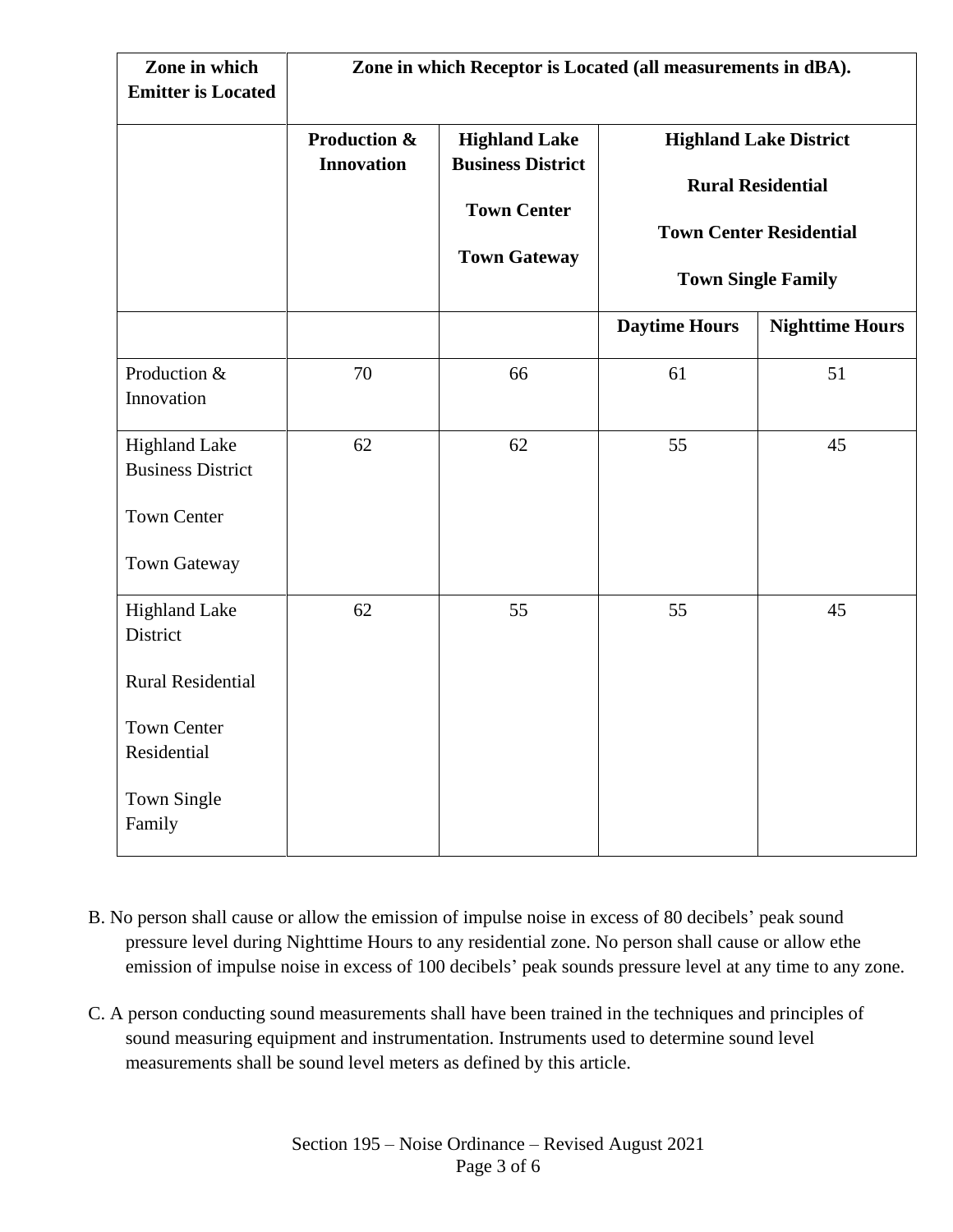## § 270-4 **High Background Noise Areas**

In those individual cases where the background noise levels caused by sources not subject to this article exceed the standards contained herein, a source shall be considered to cause excessive noise if the noise emitted by such source exceeds the background noise level by five dBA, provided that no source subject to the provisions of Section 3 of this article shall emit noise in excess of 80 dBA at any time, and provided that this section does not decrease the permissible levels set forth in any other section of this article.

# § 270-5 **Exclusions.**

Maximum noise levels established in Section 3 of this article shall not apply to any noise emitted or related to:

- A. Natural phenomena.
- B. Any bell or chime from any building clock, school, or church.
- C. Any siren, whistle, or bell lawfully used by emergency vehicles or any other alarm system used in an emergency situation. This exclusion does not include, however, intrusion alarms attached to any building, structure, or property that does not terminate within 30 minutes after being activated or any intrusion alarm attached to a vehicle not terminating within 10 minutes after being activated. The repetition of activation of the audible signal of an intrusion alarm due to malfunction, lack of proper maintenance, or lack of reasonable care should be considered excessive noise.
- D. Warning devices required by OSHA or other state or federal safety regulations.
- E. Noise created as a result of an emergency, including, but not limited to, the use of personal or commercial electrical generators.
- F. Noise created by lawn care and maintenance equipment utilized during daytime hours, as that term is defined in this article, provided that noise discharge from exhausts is adequately muffled to prevent loud and/or explosive noises therefrom.
- G. Activities specially licensed under permit from the Town of Winchester, including, but not limited to, parades, sporting events, and firework displays. This exclusion applies only if noise discharged from exhausts is adequately muffled to prevent loud and/or explosive noise therefrom. Moreover, patriotic or other public celebrations may not extend longer than one calendar day.
- H. Noise from snow removal equipment, provided that such equipment shall be maintained in good repair so as to minimize noise, and noise discharged from exhausts shall be adequately muffled to prevent loud and/or explosive noises therefrom.
- I. Utility maintenance, including, but not limited to, the removal of fallen trees and the installation and repair of utility wires and poles.
- J. Town of Winchester construction, road repair, and tree removal operations.
- K. The repair of buildings owned by the Town of Winchester.
- L. Activities conducted by the Town of Winchester in a governmental capacity or by the State of Connecticut or by the federal government of the United States of America.
- M. Properties that have a pending noise variance application under Section 9 hereof.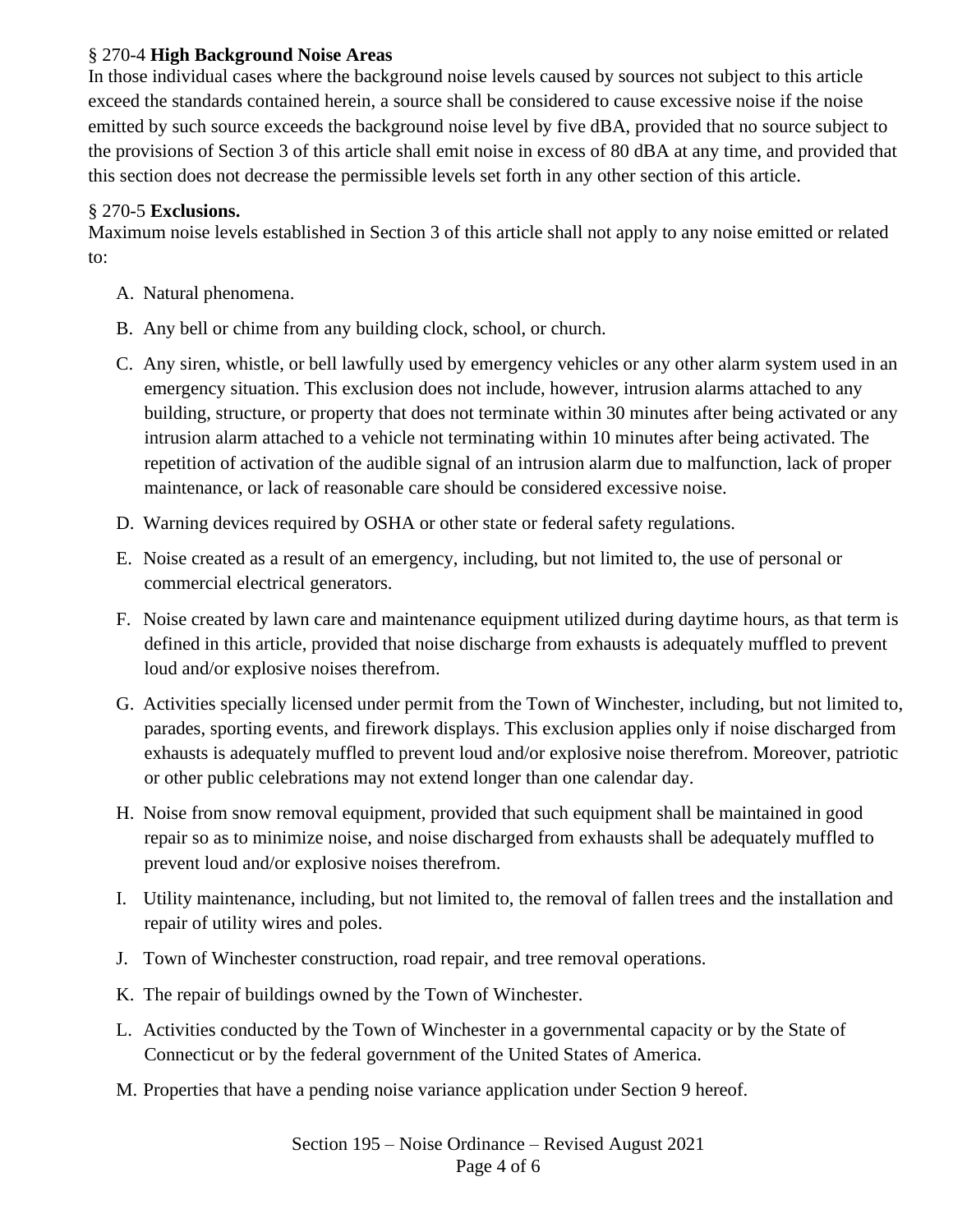## § 270-6 **Motor vehicle noise.**

- A. All motor vehicles operated on public roads within the limits of the Town of Winchester shall be subject to the noise standards and decibel levels act set forth by the Connecticut General Statutes, §§ 14-80 and 14-80a, and the regulations issued thereunder.
- B. No sound-amplifying devices on or within motor vehicles shall emit noise in excess of the noise levels as specified in Section 3 hereof.

# § 270-7 **Enforcement and penalties.**

The Winchester Police Department shall enforce the provisions of this article pertaining to the measurement of noise levels and the issuance of notices of violation. Any person in violation of any section of any provision of this Ordinance shall be deemed guilty of a misdemeanor and, upon conviction thereof, shall be fined in an amount not to exceed \$100. In lieu of arrest and issuance of a summons, the Winchester Police Department may serve upon a violator an infraction notice which shall be known as a noise ticket. Payment of the fine prescribed by such noise ticket within the time limit and to the address specified thereon shall constitute a plea of nolo contendere and shall save the violator harmless from prosecution for the offense cited. Each day a violation continues after the time for correction of the violation has been given in a written order, or after the issuance of a summons or infraction notice, shall constitute a continuing, separate violation and the amount of the fine shall be doubled for each day said violation continues, said fine not to exceed four hundred dollars (\$400) per day. In the event payment of the fine is not made and an appeal has not been taken as provided herein, the violator shall be responsible for any and all costs of collection, including attorneys' fees. The imposition of any fine hereunder shall not prevent the enforced abatement of any unlawful condition by the Town and the Town shall have the right to pursue any remedy allowed under law.

## § 270-8 **Appeal process.**

Whenever a fine is imposed under this Ordinance, the person fined may, within ten (10) days from the date of issuance of the noise ticket, appeal by filing a written notice of appeal with the Winchester Chief of Police. The filing of an appeal shall stay any fine imposed until such time as a decision is rendered by a Town Citation Hearing Board in accordance with the procedure for hearings set forth.

The provisions of this Ordinance may be enforced by citation and hearing as permitted by Conn. Gen. Stat. Section 7-152(c).

In the event a decision on an appeal is rendered in favor of the Town and, if permitted by law, the Town shall be entitled to recover its costs incurred in defending such matter, including attorneys' fees.

#### § 270-9 **Variances.**

- A. Any person living or doing business in Winchester may apply to the Chief of Police for a variance from one or more of the provisions of this Ordinance, which are more stringent than the Connecticut Department of Environmental Protection regulations for the control of noise, provided the applicant supplies all of the following information to the Chief of Police at least twenty (20) days before the start of such activity:
	- a. The location and nature of the activity;
	- b. The time period and hours of operation of such activity;
	- c. The nature and intensity of the noise that will be generated; and